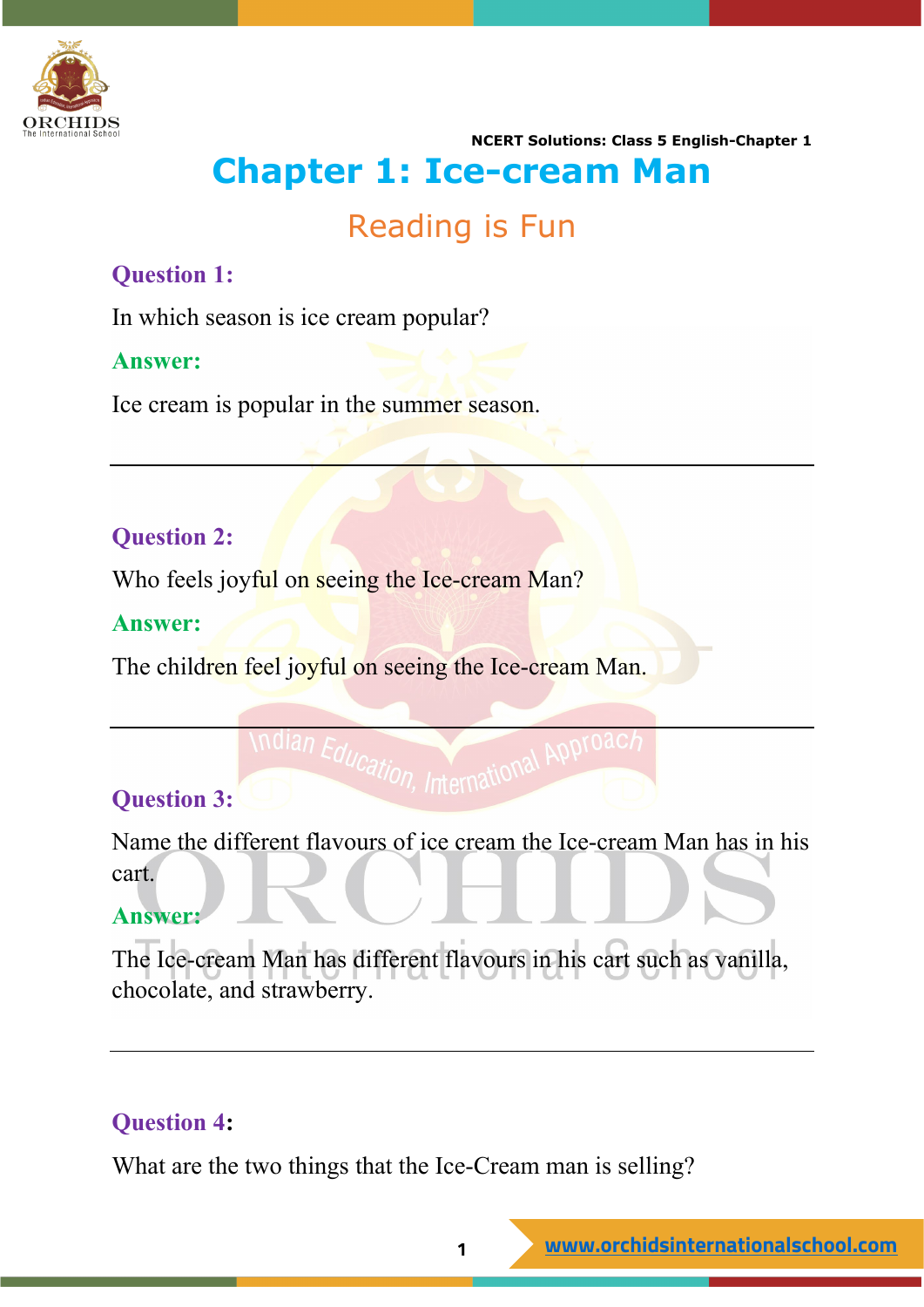

#### **Answer:**

The Ice-cream Man is selling ice cream and chilled drinks.

#### **Question 5:**

What is the ice-cream cart compared to in the poem?

#### **Answer:**

In the poem, the ice-cream cart is compared to a flower bed.

## Let's Write

#### **Question 1:**

Write about some of the exciting and enjoyable things that one can do in the winter season.

#### **Answer:**

In the winter season, we can do a bit of adventure or outdoor activities like skiing, ice-skating or other sports activities. At home, we can have food which will keep us warm and we should exercise as well. We can also read storybooks and play indoor games.

# he International School

#### **Question 2:**

List as many summer activities as you can: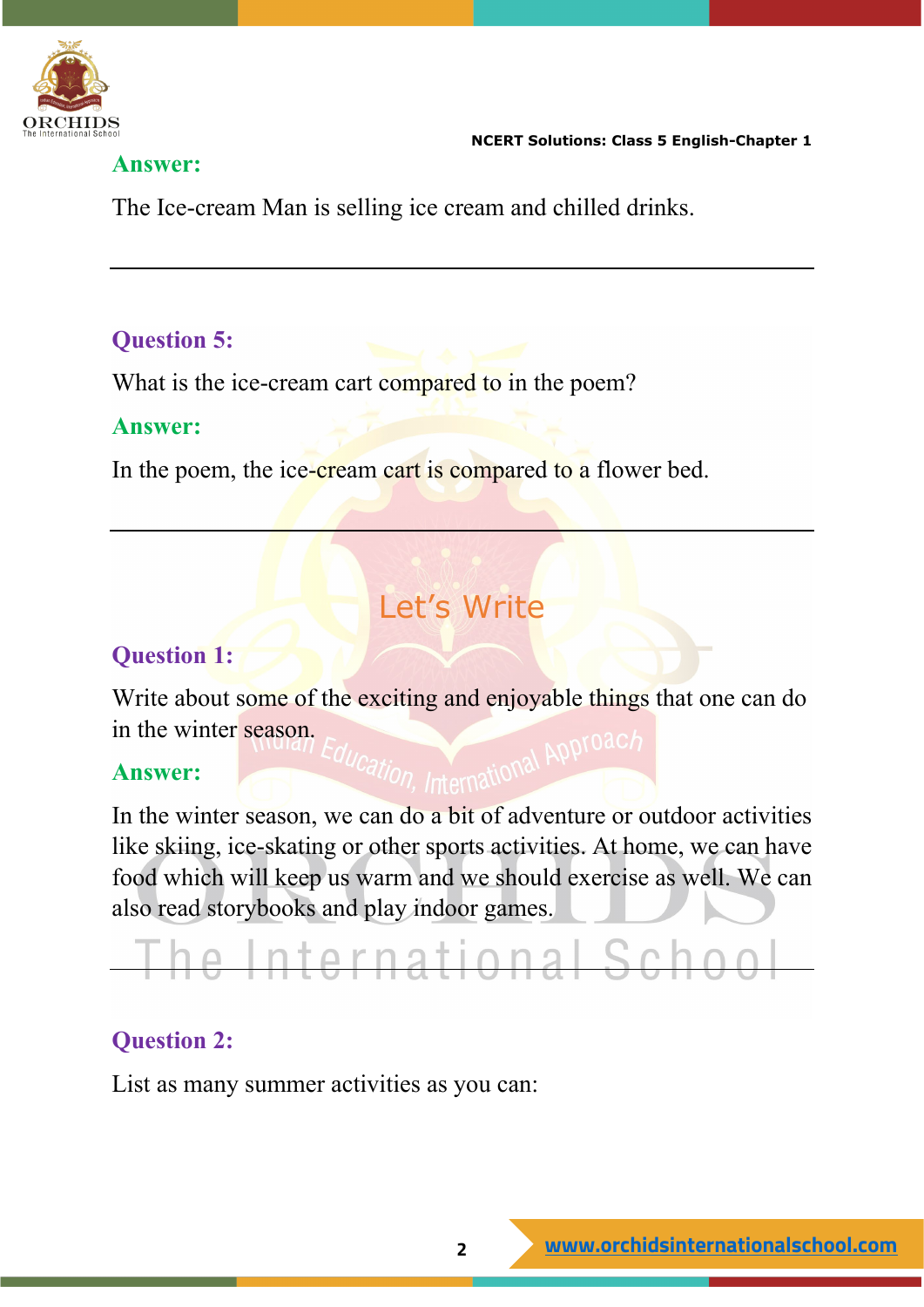

#### **Answer:**

There are many summer activities like hiking, amusement park with water rides, trip to the hill station.

#### **Question 3:**

Now group these activities into indoor and outdoor activities.

#### **Answer:**

Indoor activities: Playing indoor games like chess, cards, and reading storybooks.

Outdoor activities: Adventure sports, picnic, skiing.

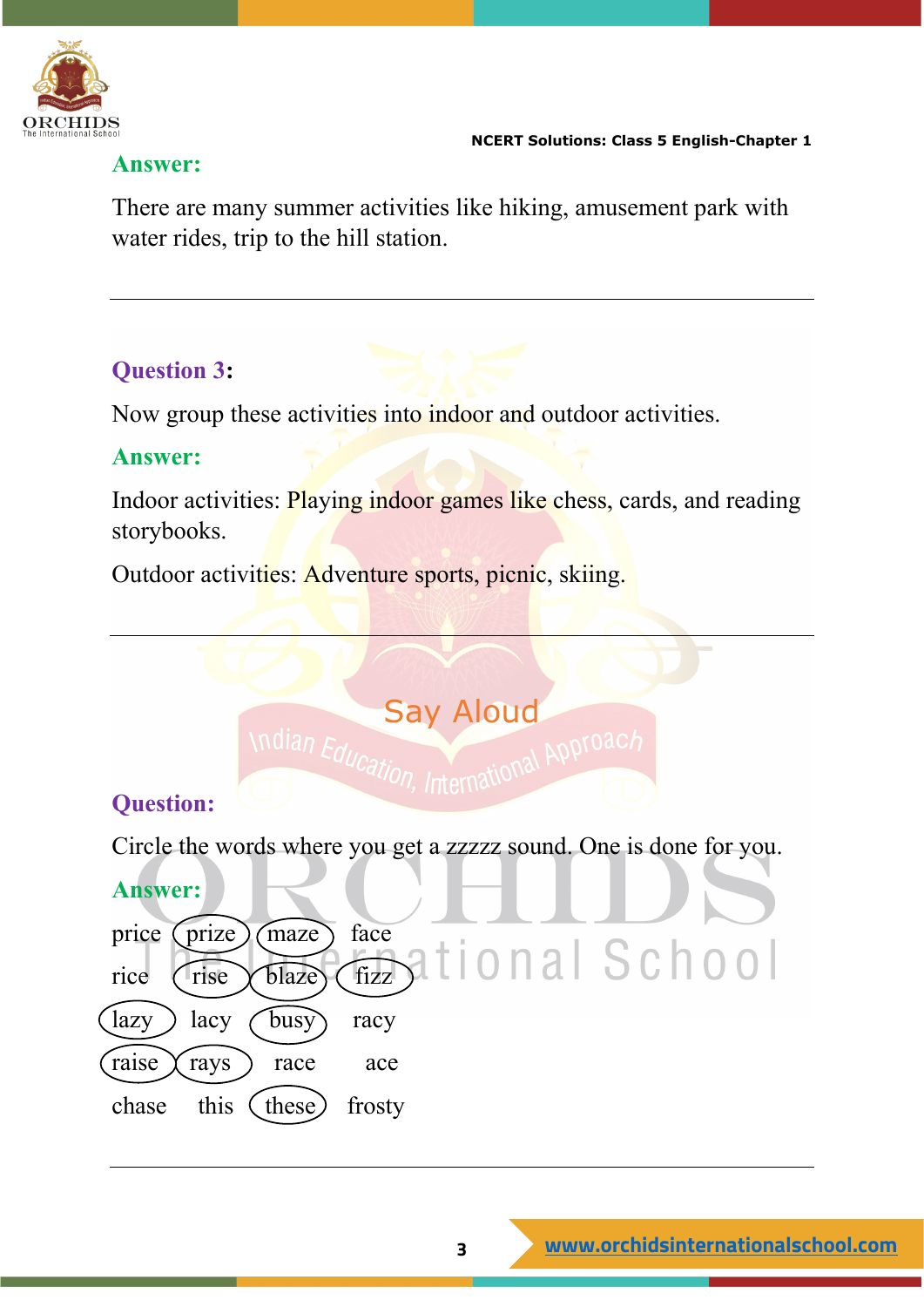

# Let's Listen

#### **Question 1:**

1. Listen and tell the sounds that these words in the poem

produce.

#### **Answer:**

cart- Ting-Ting

drinks- Tring-Tring

(Note: You can write the sounds you may have heard. The above answer is just an example)

### **Question 2:**

What are some of the different sounds you hear when the Ice-cream man comes? ndian Education, International Approac

**Answer:**

I hear the sound of the ice-cream man's call and the sound of his ringing bell.

I hear the Ice-cream Man shouting. 0 0 3 6 6 0 0 0

I hear the joyful laughter of the children.

(Note: You may answer the above question as per your observation.)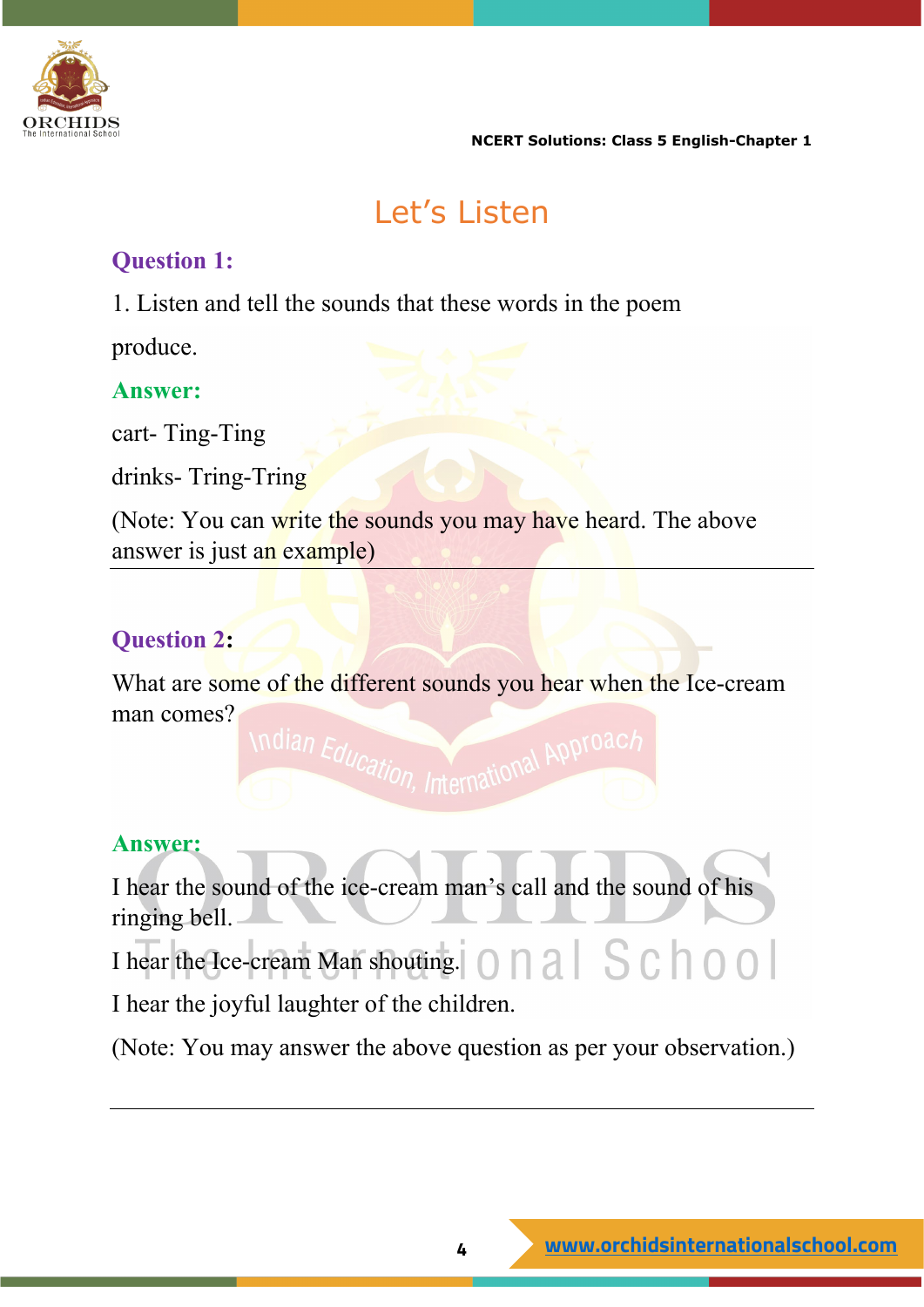

 **NCERT Solutions: Class 5 English-Chapter 1** Find out and Write a Report

#### **Question:**

In groups of four, write a report on different brands of ice

creams available in your area.

You may use the following clues.

- $\triangleright$  Start with a short introduction which contains the topic.
- $\triangleright$  Then list the ice cream brands available in your area.
- $\triangleright$  Next, say which are the common flavours of ice cream in each of the brands.
- $\geq$  Under each brand, find out which flavours are being sold the most. Also find out their prices.
- $\triangleright$  Finally, write which do you think is the most popular ice cream.



#### **Answer:**

Recently, I had conducted a survey about different ice creams that are sold in our area. I found some important information. There are many brands available in my area. The popular ones are available in premium cups, the cones, as well as the different flavoured party packs. The price of most of the ice creams range between rupees twenty to fifty whereas the party packs are costly due to their volume. Having tasted most of them, I feel the ice cream sold by my Ice-cream Man is still the best.

# Word Building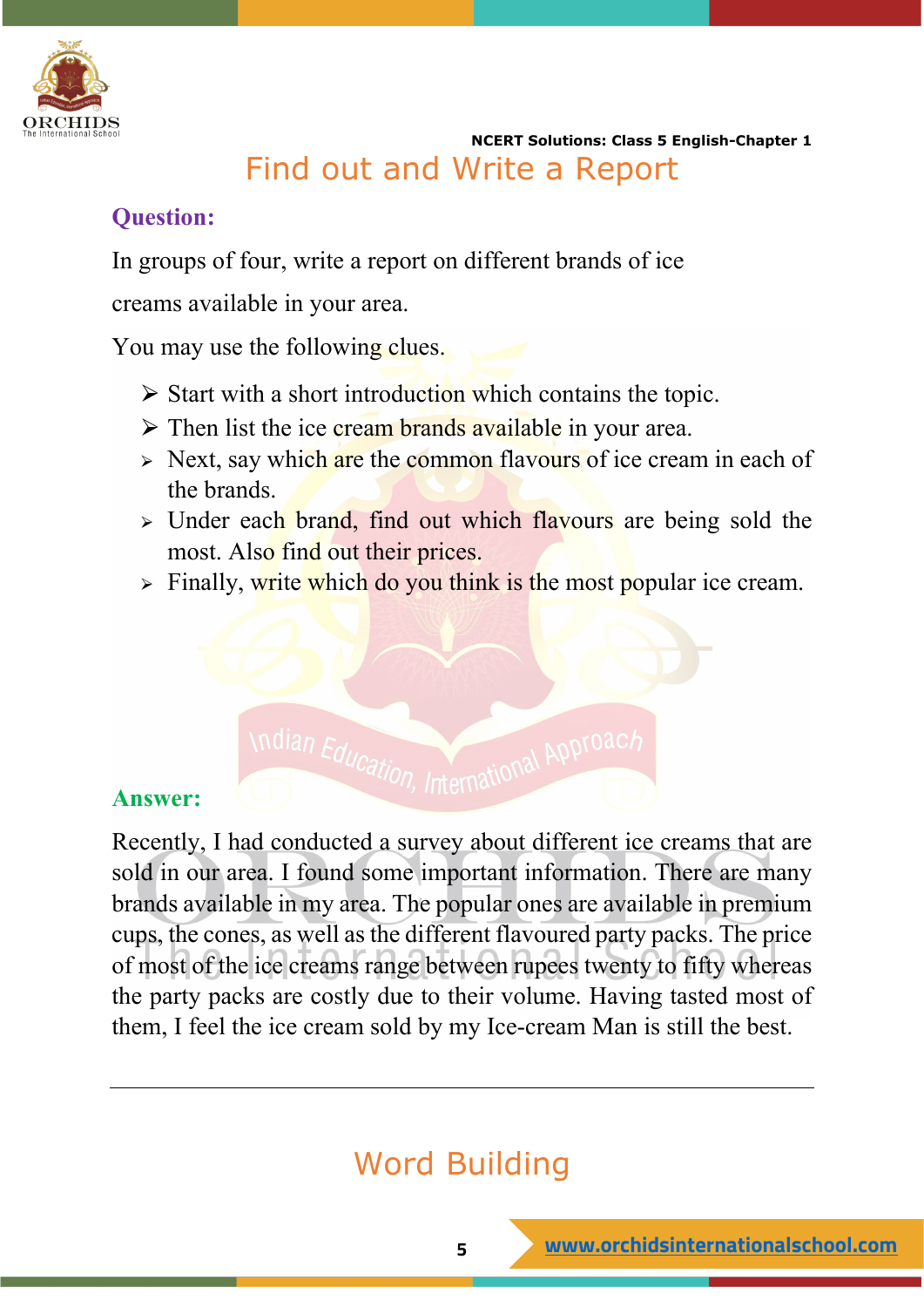

#### **Question 1:**

Colour the boxes that have rhyming words.

#### **Answer:**

| city            | heat         | blows     | do    |
|-----------------|--------------|-----------|-------|
| cart            | street       | goes      | go    |
| hard            | bowl         | cow       | label |
| yard            | doll         | <b>SO</b> | table |
| sky             | play<br>obey | race      | write |
| $\overline{my}$ |              | face      | night |
|                 |              |           |       |

# **Question 2:**  What do the following words describe in the poem? **Answer:** Joyful- sight. Little- cart. Round-umbrella. ternational School

#### **Question 3:**

What are the describing words used in the poem for the following?

#### **Answer:**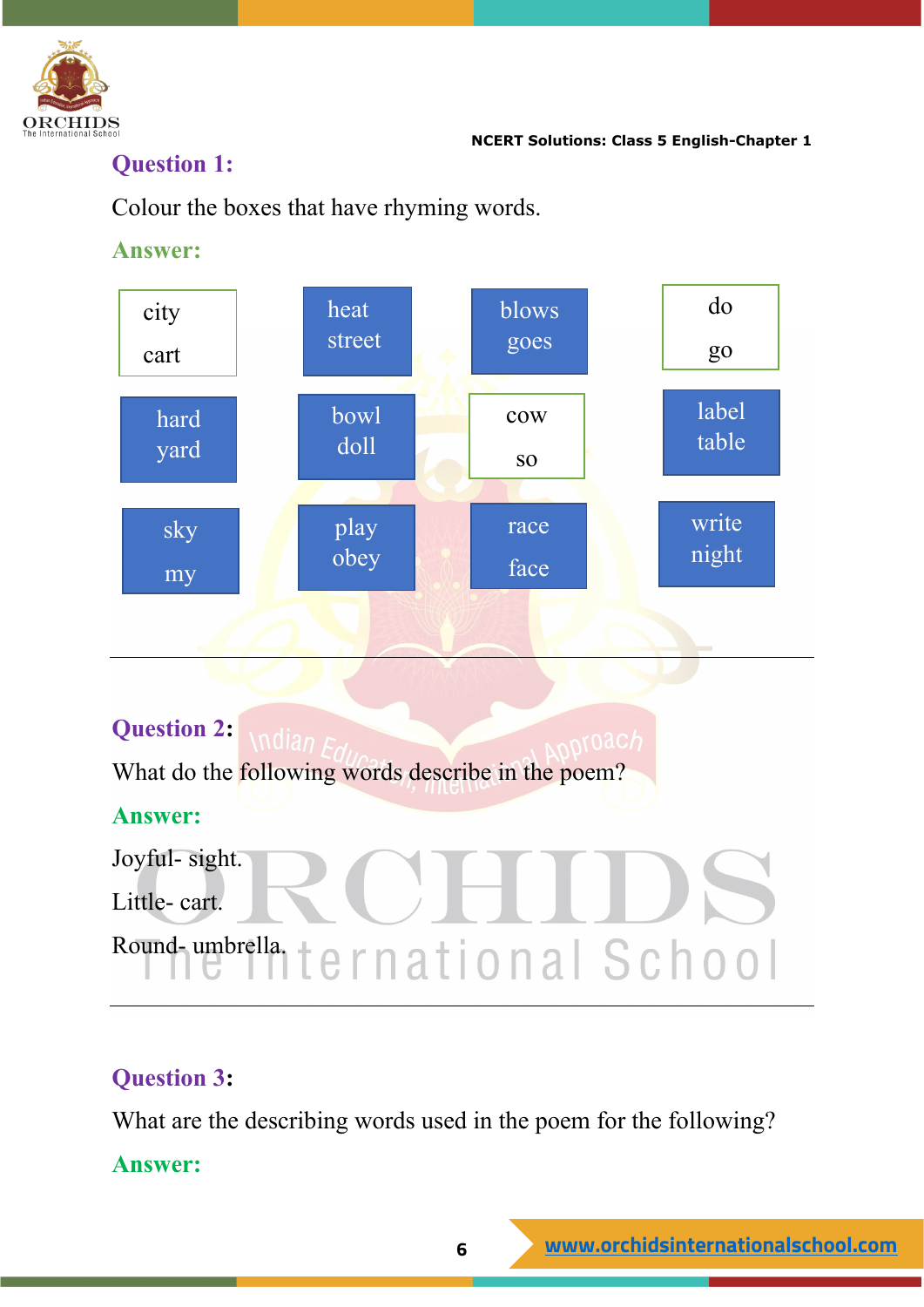

- (a) Brown and white -mounds
- (b) Vanilla-flavour
- (c) Thick- cluster

# Fun Time **Question 1:** Colour the boxes with the colours of the flavours mentioned in each. **Answer:**  Chocolate Strawberry ndia Raspberry Butter ch Pista Vanilla **Orange** Black Current

### **Question 2:**

Draw and colour your dream ice cream. Describe it using interesting words – the colours, the flavours, the size, how it looks, tastes, feels etc.

(Note: You can draw an ice cream of your choice.)

#### **Answer:**

My dream ice cream would be a combination of butter scotch and chocolate flavour. I enjoy the flavour of these two, so I want to combine